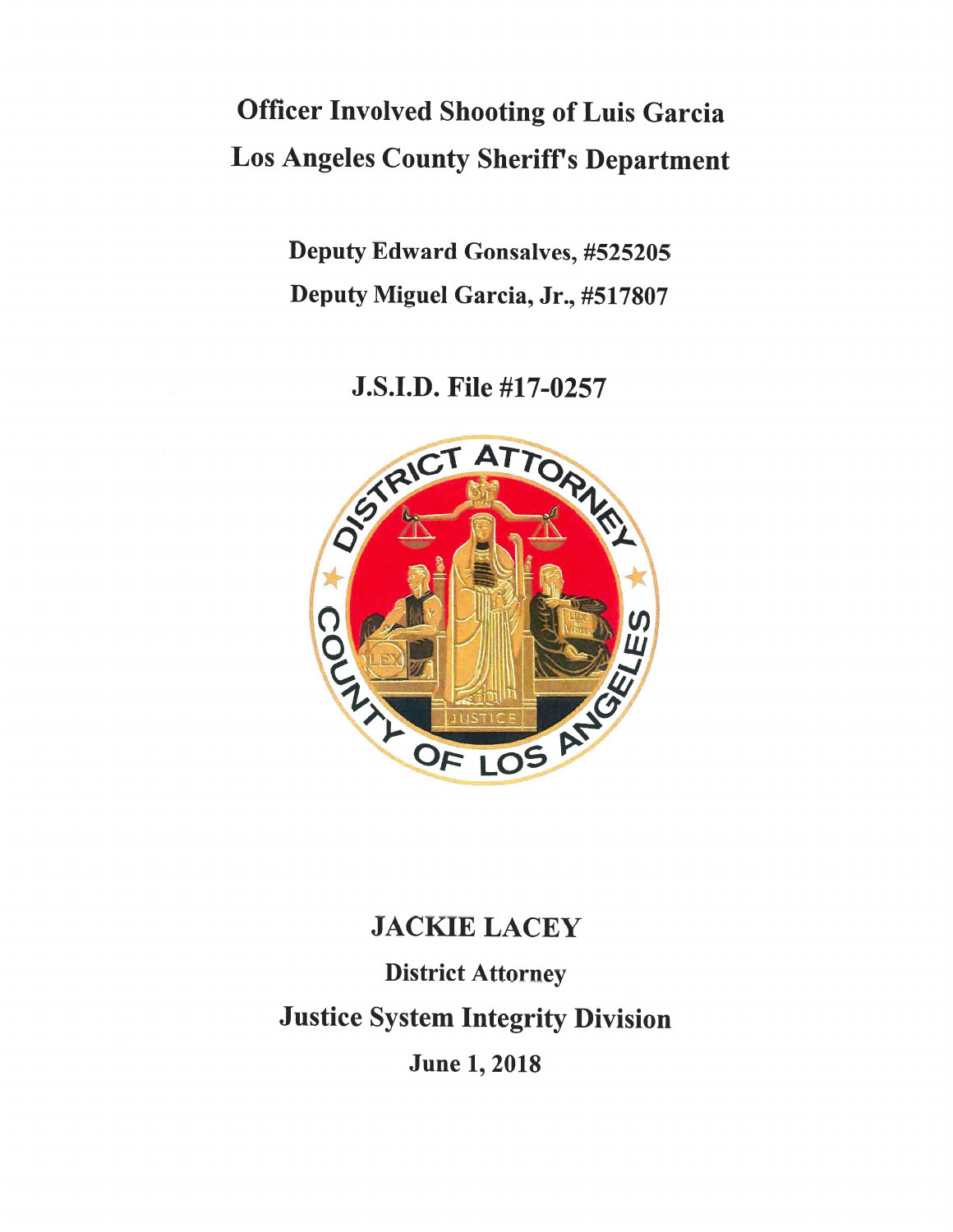### **MEMORANDUM**

| TO:             | CAPTAIN CHRISTOPHER BERGNER<br>Los Angeles County Sheriff's Department<br>Homicide Bureau<br>1 Cupania Circle<br>Monterey Park, California 91755 |
|-----------------|--------------------------------------------------------------------------------------------------------------------------------------------------|
| FROM:           | JUSTICE SYSTEM INTEGRITY DIVISION<br>Los Angeles County District Attorney's Office                                                               |
| <b>SUBJECT:</b> | <b>Officer Involved Shooting of Luis Garcia</b><br>J.S.I.D. File #17-0257<br>L.A.S.D. File #017-06628-2822-013                                   |
| DATE:           | June 1, 2018                                                                                                                                     |

The Justice System Integrity Division of the Los Angeles County District Attorney's Office has completed its review of the May 24, 2017, fatal shooting of Luis Garcia by Los Angeles County Sheriff's Department (LASD) Deputies Edward Gonsalves and Miguel Garcia Jr. It is our conclusion that Deputies Gonsalves and Garcia Jr. acted reasonably and lawfully in self-defense and in defense of others when they used deadly force against Luis Garcia.<sup>1</sup>

The District Attorney's Command Center was notified of this shooting on May 25, 2017, at approximately 12:57 a.m. The District Attorney Response Team responded to the location. They were given a briefing and walk-through of the scene by LASD Lieutenant Joe Mendoza.

The following analysis is based on investigative reports, audio recorded interviews of witnesses, video footage, and photographs submitted to this office by the LASD Homicide Bureau. No compelled statements were considered in this analysis.

# **FACTUAL ANALYSIS**

l

On May 24, 2017, at approximately 11:40 p.m., LASD Deputies Gonsalves and Garcia Jr. were in full uniform, working as partners in a marked black and white patrol vehicle. Gonsalves was the driver and Garcia Jr. was the passenger. Gonsalves and Garcia Jr. were traveling westbound on Rosecrans Avenue approaching Santa Fe Avenue in the City of Compton, when they observed a white Cadillac exit the parking lot of the "Jack in the Box" restaurant located at 701 East Rosecrans Avenue.

The Cadillac turned right onto Rosecrans Avenue and immediately proceeded across two lanes of westbound traffic and entered the left turn lane of westbound Rosecrans Avenue at Santa Fe Avenue without signaling. As the Cadillac made the left turn onto southbound Santa Fe Avenue,

<sup>&</sup>lt;sup>1</sup> As discussed infra, Gonsalves believed he discharged his firearm at Luis Garcia; however, the evidence suggests he did not actually shoot. Because he attempted to shoot, we have assessed the lawfulness of his conduct as if he had.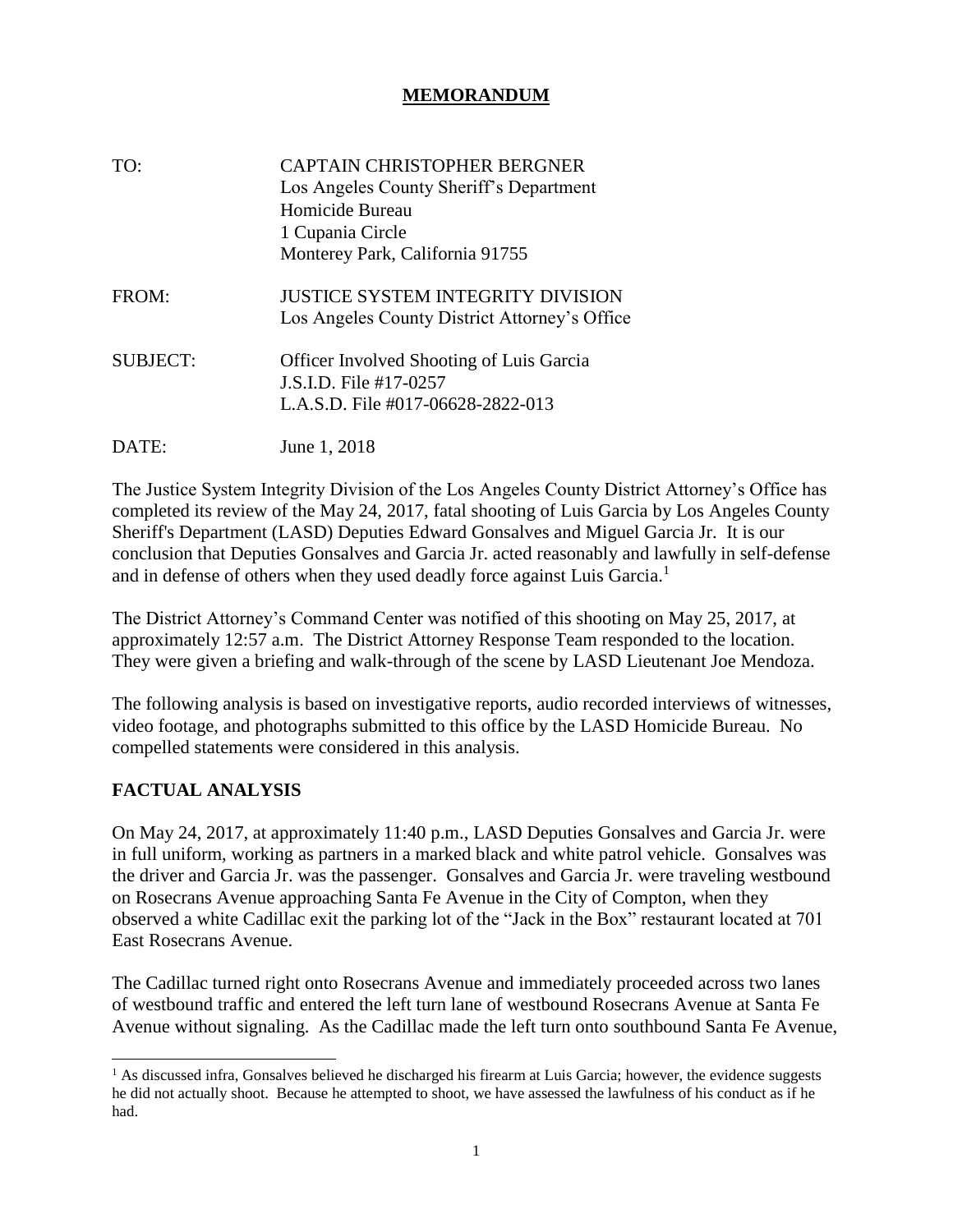it entered the number two lane, and Gonsalves activated the overhead lights on their patrol vehicle and initiated a traffic stop. The Cadillac stopped adjacent to North Santa Fe Avenue, and Gonsalves stopped the patrol vehicle behind the Cadillac.

Brenda G. was driving the Cadillac, Gabriela D. was seated in the front passenger seat and Luis Garcia was seated in the right rear passenger seat. Gonsalves requested Brenda G. step out of the Cadillac and place her hands on the hood of the patrol vehicle. Garcia Jr. positioned himself to the rear of the passenger side of the Cadillac, where he noticed Luis Garcia was moving around a lot. Garcia Jr. notified Gonsalves of this fact, and together they decided to contact Luis Garcia. When Gonsalves opened the rear passenger door of the Cadillac, Luis Garcia armed himself with a handgun and shot Gonsalves twice, once in the left arm and once in the chest. Gonsalves attempted to return fire at Luis Garcia, but his weapon jammed. Luis Garcia then began shooting at Garcia Jr., who returned fire, fatally wounding Luis Garcia.

Luis Garcia was transported to Saint Francis Medical Center, where he was pronounced dead at 12:02 a.m. by the on-duty emergency room physician, Dr. Maxine Anderson.

Gonsalves was also transported to St. Francis Medical Center and examined by Dr. Anderson. Dr. Anderson described Gonsalves' injuries as a "graze gunshot wound to the left nipple," and a "through and through gunshot wound to the posterior lateral upper arm."

#### **Statement of Deputy Gonsalves**

Gonsalves stated that after he observed the Cadillac commit several vehicle code violations, he activated the overhead lights of his patrol vehicle and initiated a traffic stop. He contacted the driver, Brenda G., and asked her to exit the vehicle. Brenda G. complied and, as Gonsalves walked her toward the rear of the Cadillac, he noticed the back passenger, Luis Garcia, appeared nervous. Gonsalves told Brenda G. to place her hands on the hood of his patrol vehicle. Gonsalves then told his partner, Garcia Jr., he was going to get Luis Garcia out of the vehicle.

Gonsalves opened the right rear passenger door and noticed that Luis Garcia was trying to retrieve something from a black backpack or bag on the left side of his lap.<sup>2</sup> Gonsalves could not see Luis Garcia's hands. Suddenly, Luis Garcia produced a gray revolver with his right hand, pointed it at Gonsalves and fired two to four rounds at Gonsalves.

Gonsalves, in fear for his life, fired his weapon at Luis Garcia. Gonsalves believed he fired two to four rounds, but then noticed that his gun was not firing. Gonsalves felt pain to his chest and left arm, and realized he had been shot. Believing that his gun might be jammed, Gonsalves took cover behind the trunk of his patrol vehicle and tried to clear the jam. Gonsalves was uncertain if he completed the steps to clear his weapon or if he stopped after he noticed that Luis Garcia was still in the vehicle and was no longer moving.

Gonsalves suffered a through and through gunshot wound to his left triceps. Gonsalves also suffered an abrasion to his left nipple as a result of a bullet which impacted his Kevlar protective

 $2$  A black "Gucci" box containing 201.8 grams of marijuana was found on the left rear passenger seat. Except for a black backpack found in the trunk, no other black bag or backpack was found in the Cadillac.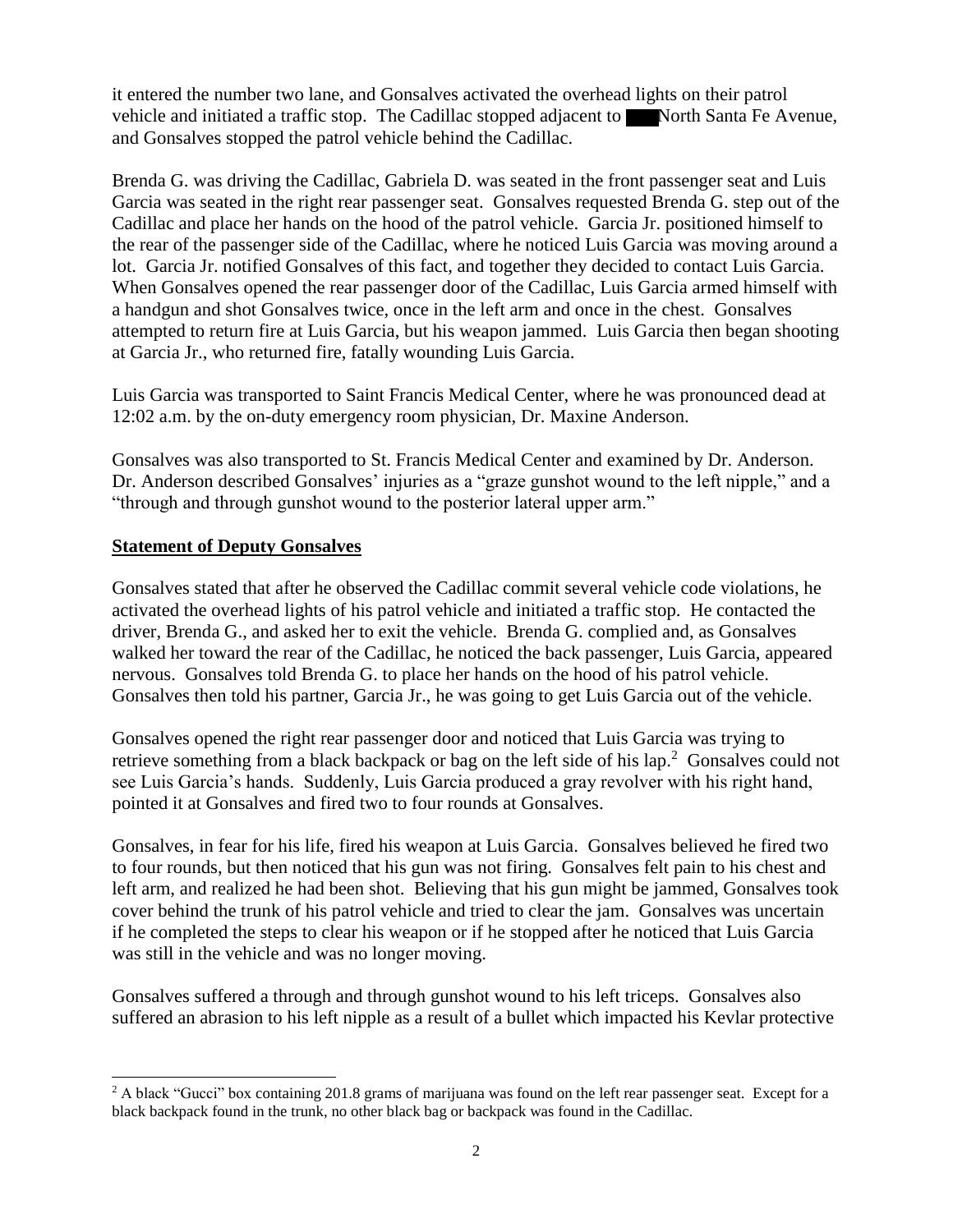vest. Gonsalves broadcast "998," LASD radio code for a deputy involved shooting. Assisting units arrived at the location, observed he was injured and transported him to the hospital.

# **Statement of Deputy Garcia Jr.**

Garcia Jr. stated that when Gonsalves activated the overhead lights and "gave a quick siren," the Cadillac's brake lights went on and the driver began to merge to the right, but accelerated before pulling over. These actions caused Garcia Jr. to believe the occupants might be hiding or retrieving something. Garcia Jr. exited their patrol vehicle, walked to the Cadillac and stood near the right rear passenger tire, in the occupants<sup>3</sup> "blind spot." While standing there, Garcia Jr. noticed Luis Garcia seated in the right rear passenger seat. Garcia Jr. saw that Luis Garcia was moving something on his left side, but could not see what it was.

Garcia Jr. watched as Gonsalves escorted the driver, Brenda G., to the front of their patrol vehicle. Garcia Jr. began to get nervous because Luis Garcia was moving around so much that Garcia Jr. thought that Luis Garcia might be reaching for something. Garcia Jr. told Gonsalves that they needed to get Luis Garcia out of the car. Gonsalves told Brenda G. to put her hands on the hood of the patrol vehicle, and walked to the passenger side of the Cadillac where Luis Garcia was seated. Garcia Jr. stepped back to give Gonsalves room to open the door.

As soon as Gonsalves opened the right rear passenger door, Garcia Jr. heard Gonsalves say "Don't reach!" or "Don't grab it!" Garcia Jr. could tell Gonsalves was scared based on the tone of his voice. Garcia Jr. saw flashes of light from the rear passenger seat of the Cadillac and heard three gunshots. As soon as he saw the muzzle flash, Garcia Jr. attempted to take cover. Garcia Jr. saw Gonsalves holding his firearm, shooting at Luis Garcia, as Luis Garcia remained seated in the vehicle. Although Garcia Jr. knew there was an exchange of gunfire, he was unable to engage because Gonsalves was in his line of fire. Garcia Jr. shuffled to his right to avoid Gonsalves and noticed Gonsalves began to back away toward the patrol vehicle.

Garcia Jr. saw Luis Garcia begin to emerge from the Cadillac and plant his right foot on the street. Garcia Jr. saw Luis Garcia was holding a small silver revolver in both hands. Garcia Jr. tried to retreat west, away from Luis Garcia, but lost his footing on the lip of the driveway and fell to the ground. Garcia Jr. was able to maintain a onehanded grip on his firearm and got a "picture sight" on Luis Garcia. Luis Garcia turned his focus from Gonsalves toward Garcia Jr. Luis Garcia appeared angry, and his mouth and jaw were clenched, his eyebrows were folded inward, and he was shouting something.

Luis Garcia pointed his gun directly at Garcia Jr. Garcia Jr. saw muzzle flashes and heard gunshots. Fearing for his life, Garcia Jr., who was laying on the sidewalk, fired one or two rounds at Luis Garcia. Garcia Jr. noticed the front seat passenger, Gabriela D., lean forward in an attempt to distance herself from the gunfire. Garcia Jr., believing that Luis Garcia was still an imminent threat, fired another seven or eight shots, three to four rounds as he was getting up from the ground and three to four rounds while standing.

After he stopped shooting, Garcia Jr. saw Luis Garcia lay backwards into the vehicle with his head toward the middle seat area of the back seat. Luis Garcia was still moving, and Garcia Jr. saw Gabriela D. look over her left shoulder toward the back seat and shout at Luis Garcia "You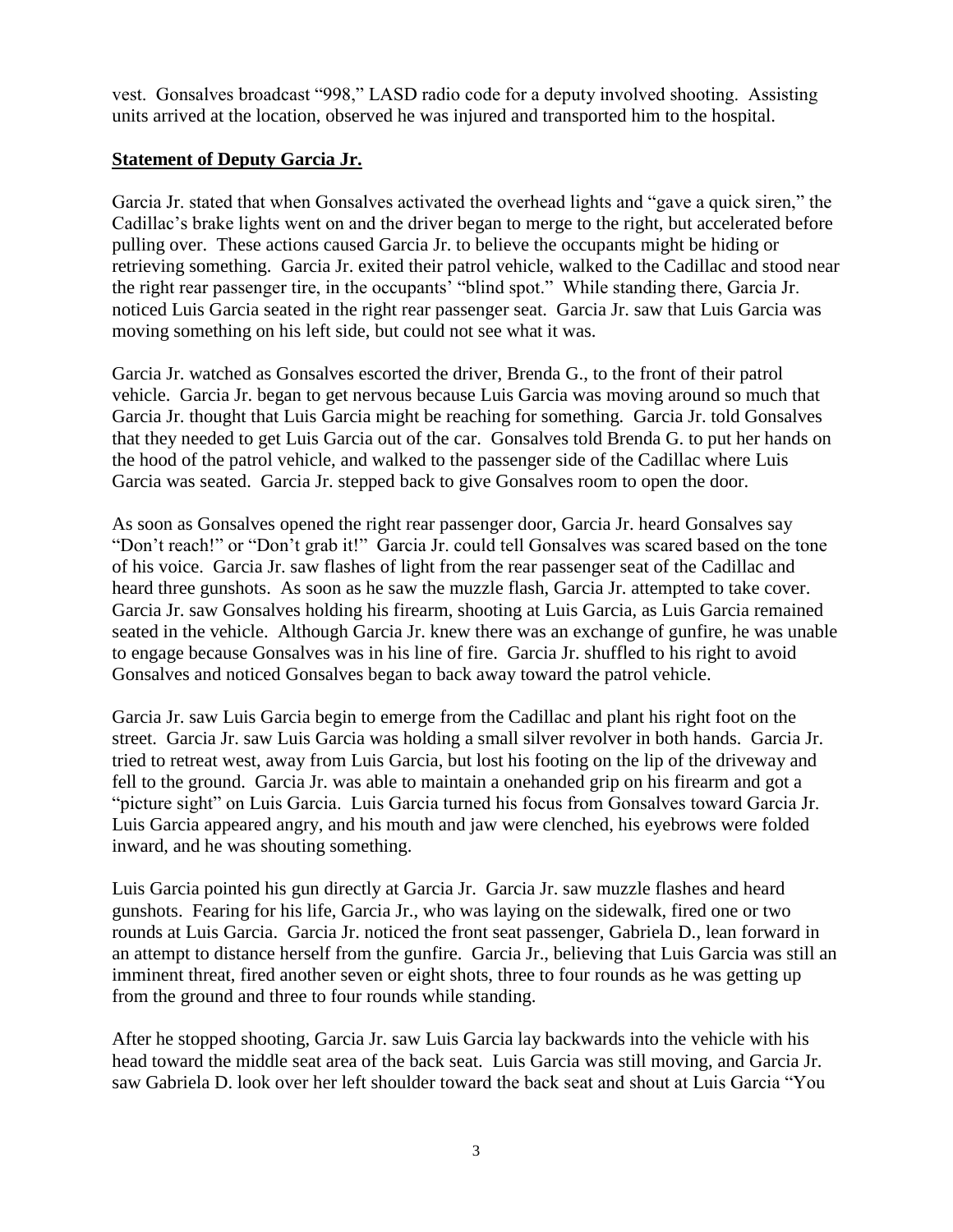are fucking stupid!" Garcia Jr. saw Luis Garcia release his grip on the gun and the gun rolled down his legs, off his shoes and into the street.

Garcia Jr. asked Gonsalves if he was okay, and Gonsalves replied that he had been hit. Garcia Jr. requested paramedics for both Gonsalves and Luis Garcia. Garcia Jr.'s left elbow was sore and he noticed a rip near the left elbow area of his uniform.



*Patrol vehicle stopped behind the white Cadillac.*

# **Statement of Brenda G.**

Brenda G. stated she is the owner of the Cadillac and had only recently met the people in her car. She met "Maniack," Luis Garcia, on Tuesday, May 23, 2017, at her friend "Pelon's" house. Brenda G. was not sure which gang Luis Garcia was from, but believed it was a "number."<sup>3</sup>

On Wednesday, May 24, 2017, Brenda G. smoked methamphetamine with Luis Garcia throughout the day. Brenda G. also noticed Luis Garcia was smoking something black out of some foil that had a "really bad" odor. Brenda G. did not see Luis Garcia with any weapons.

Brenda G. did not know Gabriela D. and only met her about two hours before the incident. Brenda G. stated a "pretty blonde girl" also showed up to "Pelon's" and told Luis Garcia she was "ready." Based on the interaction between Luis Garcia and the blonde girl, Brenda G. thought Luis Garcia might be "pimping her out" because after she stated she was "ready," Luis Garcia asked Brenda G. if she could do him a favor and drop off the blonde girl.

Brenda G. agreed and they all got into her Cadillac. Brenda G. was the driver, the blonde girl was in the front passenger seat, Luis Garcia was in the right rear passenger seat and Gabriela D. was in the left rear passenger seat. Brenda G. dropped off the blonde girl at a carwash on Long Beach Boulevard near Rosecrans Avenue, at which time Gabriela D. moved to the front passenger seat.

<sup>3</sup> Luis Garcia had "CV 70S" tattooed on his left thigh and "70" tattooed on his upper right arm. Additionally, a black backpack containing men's clothing, a tattoo machine, bond paperwork in the name of Luis Garcia and miscellaneous paperwork with "CV-70" gang graffiti on it was located in the trunk of the Cadillac.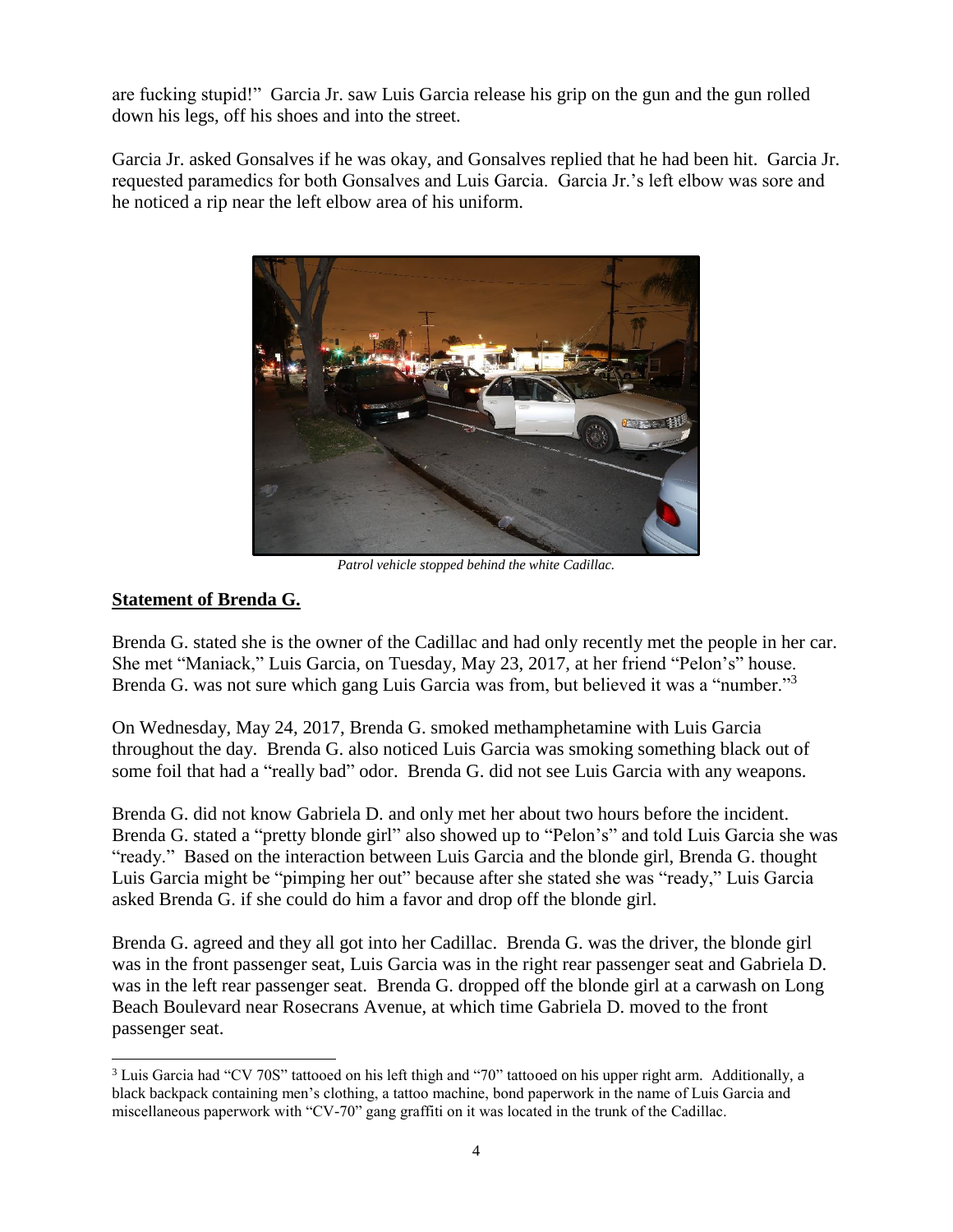Before returning to "Pelon's" house, Brenda G. decided to go to the Jack in the Box restaurant located on the corner of Rosecrans Avenue and Santa Fe Avenue. After receiving their order, Brenda G. began to exit the parking lot. As she was exiting, a black and white patrol vehicle entered the driveway and pulled alongside her vehicle. Brenda G. made a right turn onto westbound Rosecrans Avenue and immediately drove into the left turn lane at Santa Fe Avenue. While waiting for the red light to turn green, she noticed the patrol vehicle was behind her. After the patrol vehicle pulled behind her vehicle, Luis Garcia said, "Oh shit. I have a 'burner' on me."<sup>4</sup> This was the first time Brenda G. became aware that Luis Garcia had a gun.

As Brenda G. began to make the left turn, she noticed the overhead lights on the patrol vehicle were activated. Brenda G. started to brake, but Luis Garcia told her, "No! Go, go, go! You got to go! You got to go! I'm fucked! I'm fucked!" Brenda G. thought about her kids, and told Luis Garcia she could not get in a pursuit and pulled over.

Brenda G. stated the driver deputy, Gonsalves, approached her door and asked for her license. Brenda G. was nervous and began looking for it in the center console when Gonsalves told her to get out of the car. Brenda G. walked back to the patrol vehicle and Gonsalves instructed her to put her hands on the hood of the patrol vehicle. Brenda G. noticed that the deputies were saying something to each other and then to Luis Garcia, but Brenda G. could not remember what they were saying. Brenda G. saw the right rear passenger door open and heard gunshots. Brenda G. felt "the heat of the bullet" near her and ran behind the front passenger door of the patrol vehicle to take cover. Brenda G. believed Luis Garcia and the passenger deputy, Garcia Jr., were exchanging gunfire because she turned and saw Gonsalves behind his patrol vehicle talking on the radio.

Brenda G., fearing she was going to be caught in the crossfire, moved to the rear of a minivan that was parked along the curb about four or five feet away. Brenda G. curled up into a fetal position to protect herself. Brenda G. noticed both deputies were now at the rear of the patrol vehicle and Garcia Jr. ordered her to show her hands. Brenda G. complied.

Brenda G. heard the deputies issue a command to Luis Garcia, but could not recall if it was to "drop your gun" or "show your hand" or "give in." Brenda G. heard Garcia Jr. ask Gonsalves if he was okay. Gonsalves stated he was okay, he only got hit in his vest.

# **Statement of Gabriela D.**

Gabriela D. stated that she is a "CV-70" gang member with the moniker of "Grumpy."<sup>5</sup> Gabriela D. had known "Maniack," Luis Garcia, for about two months.<sup>6</sup> However, she did not know Brenda G., and only met her about an hour before the incident.

Gabriela D. spent the previous night in the San Gabriel Valley and was dropped off at a house in Compton at approximately 9:00 p.m. Gabriela D. "snorted some lines" of "crystal" and then asked Luis Garcia for a ride to her mom's house.<sup>7</sup> Luis Garcia got into the backseat of a

<sup>&</sup>lt;sup>4</sup> "Burner" is a slang term for a handgun.

<sup>&</sup>lt;sup>5</sup> Luis Garcia had the name "Grumpy" tattooed on his left wrist.

<sup>6</sup> Gabriela D. has "Maniack" tattooed on the back of her neck.

 $7$  "Crystal" is a slang term for methamphetamine.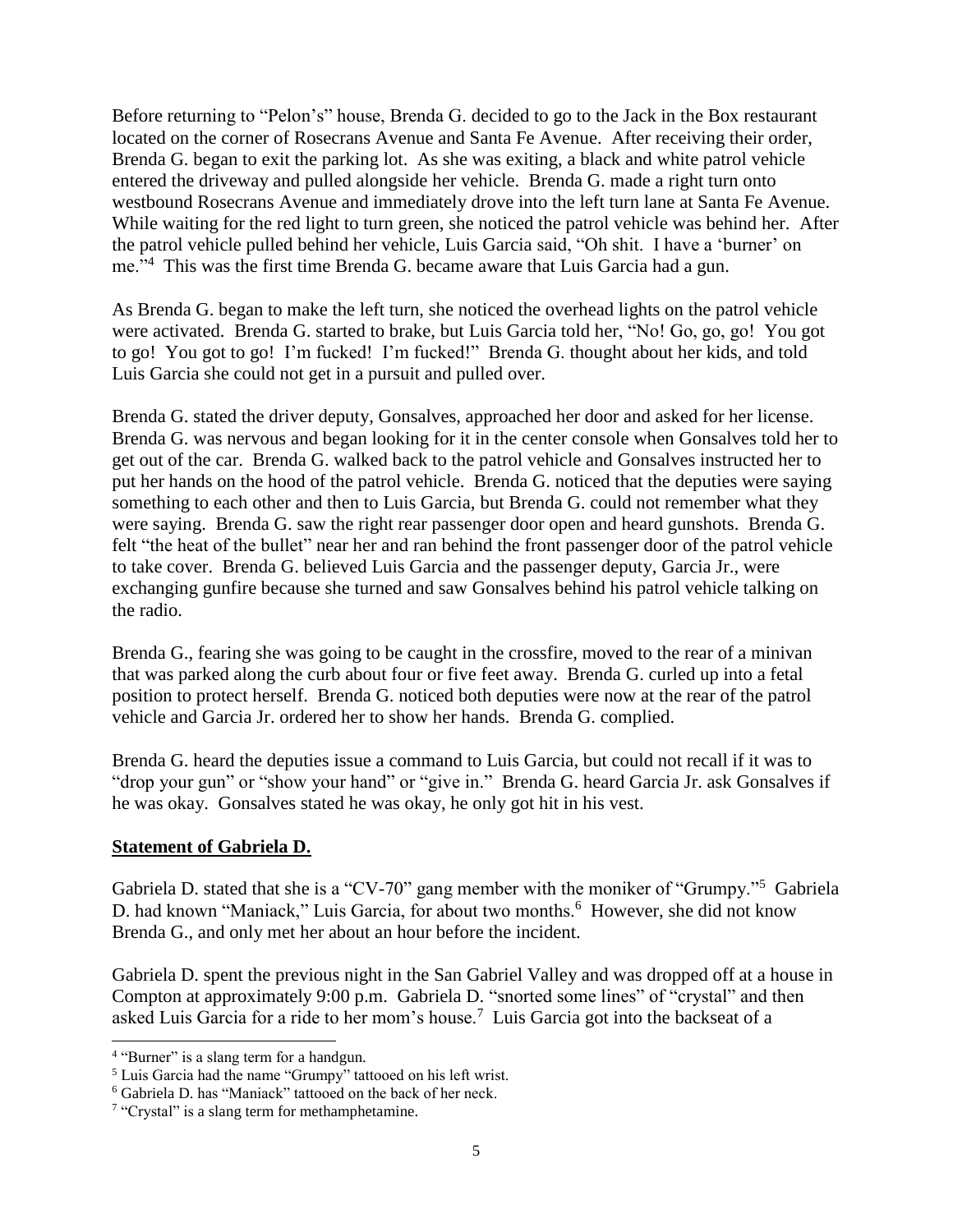Cadillac, Brenda G. was seated in the driver's seat, and a "white girl" was seated in the front passenger seat. Gabriela D. got into the left rear passenger seat and they left the location.

They drove to Long Beach Boulevard near Rosecrans Avenue and dropped the "white girl" off at a carwash on Long Beach Boulevard. Gabriela D. moved to the front passenger seat and Luis Garcia remained in the right rear passenger seat. Brenda G. stated she was hungry and drove them to the Jack in the Box restaurant on the corner of Rosecrans Avenue and Santa Fe Avenue. They received their order and began exiting the parking lot when Gabriela D. noticed a black and white patrol vehicle entering the parking lot. The patrol vehicle pulled up next to the Cadillac.

They exited the parking lot onto Rosecrans Avenue and immediately pulled into the left hand turn lane to go south on Santa Fe Avenue. As they made the left turn, Gabriela D. saw the patrol vehicle's emergency lights and heard the siren. Brenda G. appeared nervous and asked them what she should do. Luis Garcia told her to drop him off and he was going to run. Gabriela D. did not know why Luis Garcia said he was going to run, but believed it was because he had warrants out for his arrest.<sup>8</sup>

Brenda G. pulled over and a deputy, Gonsalves, approached her window. Brenda G. started digging for her license near the dashboard radio and Gonsalves told her to get out of the car. Gabriela D. could see the passenger deputy, Garcia Jr., standing on the sidewalk behind the right rear passenger door. Garcia Jr. did not say anything, but Gabriela D. could see Garcia Jr.'s flashlight shining into the Cadillac.

Gabriela D. heard the rear passenger door open, but was not sure who opened it. As the door opened, Gabriela D. heard gunshots and "ducked down." Gabriela D. stated she "kind of blacked out" and when she turned around she saw Luis Garcia lying on his back with his head toward the middle of the back seat. Gabriela D. told Luis Garcia to "try to stay alive." Gabriela D. did not see where the deputies were at the time of the shooting.

Gabriela D. admitted when they were being pulled over Luis Garcia said, "I'm not trying to go to jail," and said something about a "strap."<sup>9</sup> Gabriela D. stated that when Luis Garcia made that statement, that was the first time she realized he had a gun.

# **Physical Evidence<sup>10</sup>**

An Iver Johnson five shot .38 caliber revolver, containing five fired cartridge cases in the cylinder, was recovered at the scene. The revolver was located partially underneath the right rear passenger door of the Cadillac and appeared to be stained with blood.

<sup>9</sup> "Strap" is also a slang term for a firearm, usually a handgun.

<sup>8</sup> Although Gabriela D. told investigators she had only known Luis Garcia for two months, she had recently posted bail for him on two separate charges. At the time of the shooting, Luis Garcia had two outstanding warrants issued for his arrest. A felony warrant was issued on April 15, 2017, in the amount of \$60,000 for a violation of Penal Code section 29800(a) Felon in Possession of a Firearm, warrant #COMTA14278801. A misdemeanor warrant was issued on April 11, 2017, in the amount of \$30,000, for a violation of Health & Safety Code section 11377(a), Possession of a Controlled Substance, warrant #ING5IG0276701.

<sup>&</sup>lt;sup>10</sup> Although multiple surveillance videos captured portions of the incident, none of them captured the shooting.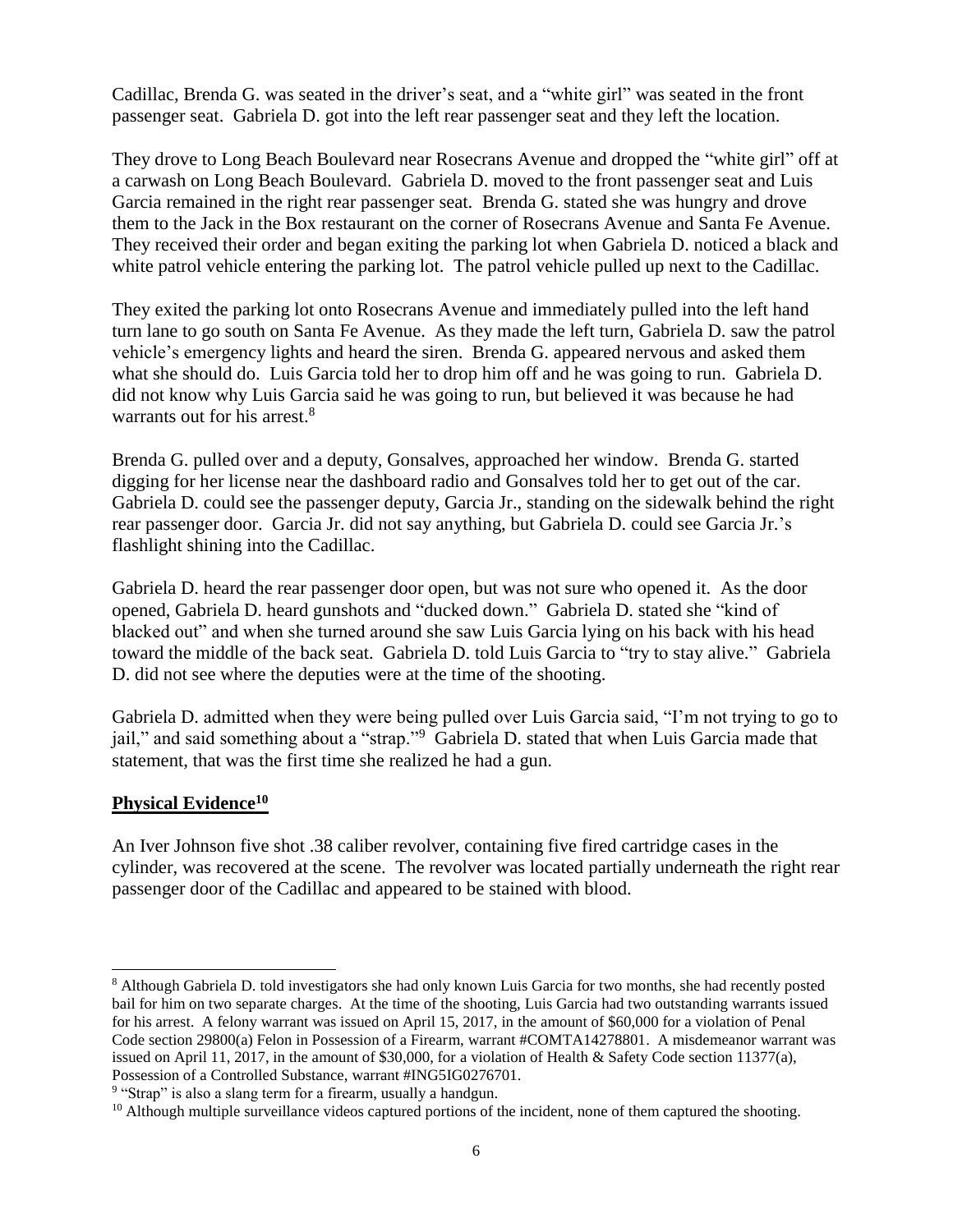

*.38 caliber revolver recovered at the scene.*

The revolver was examined and determined to be functional. Additionally, the barrel was discovered to have been shortened. The bloodstained area of the revolver was tested and the DNA profile matched Luis Garcia's DNA profile.

The five expended shell casings from the revolver were also swabbed for DNA. The DNA profile obtained from the shell casings matched Luis Garcia's DNA profile.

Particles of gunshot residue were recovered from Luis Garcia's hands. The presence of gunshot residue particles on Luis Garcia's hands is consistent with him having discharged a firearm.

Gonsalves' uniform and tactical vest were processed by technicians from the LASD crime lab. Three bullet holes were observed: one bullet hole in the left chest pocket of the uniform shirt; one bullet hole in the back of the left sleeve of the uniform shirt; and, one bullet hole in the left side of the front carrier of the body armor vest. Additionally, a fired bullet was recovered from the front armor panel of the vest.



*Photo of bullet hole in left pocket of Gonsalves' uniform. Photo of bullet hole in Gonsalves' tactical vest.*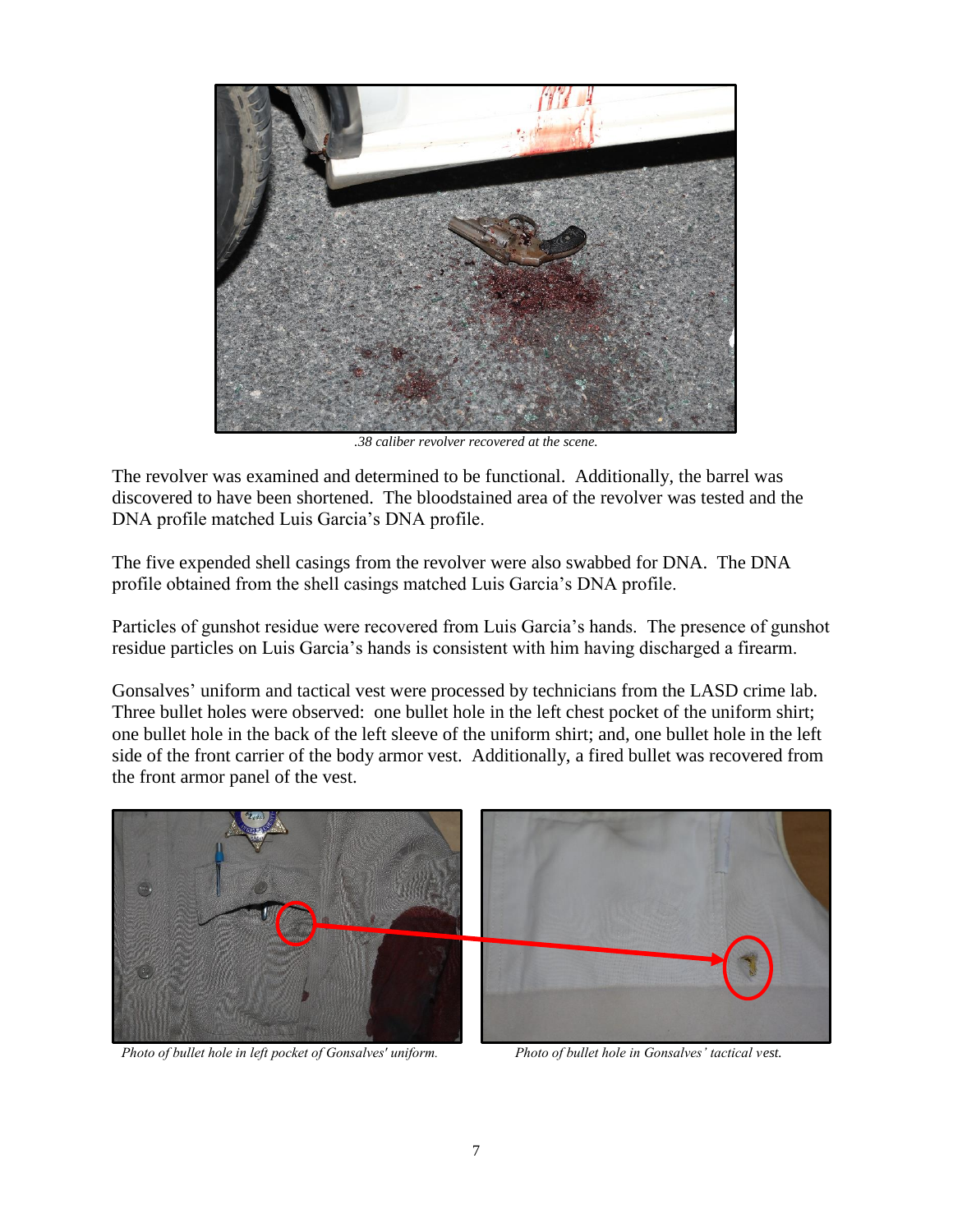The bullet recovered from Gonsalves' vest was examined and determined to have been fired from the Iver Johnson .38 caliber revolver.

Investigators observed a bullet impact to a picket of the wrought iron fence bordering the front yard of the residence located at North Santa Fe Avenue. Investigators also observed two bullet impacts to roof tiles on the east facing slope of the roof. The bullets traveled upward in a northwest direction and ricocheted off of the roof tiles.

The five fired cartridge cases found in Luis Garcia's .38 caliber revolver, the presence of gunshot residue particles on his hands, the fired bullet recovered from Gonsalves' Kevlar vest, the through and through gunshot wound to Gonsalves' left arm, the bullet strike on the wrought iron fence and the two bullet strikes to the roof of North Santa Fe Avenue are consistent with Luis Garcia firing his weapon five times at Gonsalves and Garcia Jr.

A search warrant was obtained for Luis Garcia's cell phone. Messages sent from the phone by someone identifying himself as "Maniack" to someone identified as "Plon" bragged about being a "bloodthirsty" killer and also discussed the buying and selling of drugs. Many photos of weapons were also recovered from the phone, including a photo depicting Luis Garcia holding a small silver revolver in his left hand and a rifle in his right hand. Three other photos appear to show that same small silver revolver. The silver revolver appears to be the same weapon used by Luis Garcia to shoot Gonsalves and attempt to shoot Garcia Jr.



*Photos of Luis Garcia holding a small silver revolver.*

Gonsalves was armed with his department issued Beretta, 92FS, 9mm semiautomatic handgun. At the conclusion of the incident, Gonsalves had one round in the chamber and fourteen rounds in the magazine. Gonsalves routinely carries his weapon with fifteen rounds in the magazine and one in the chamber for a total of sixteen rounds.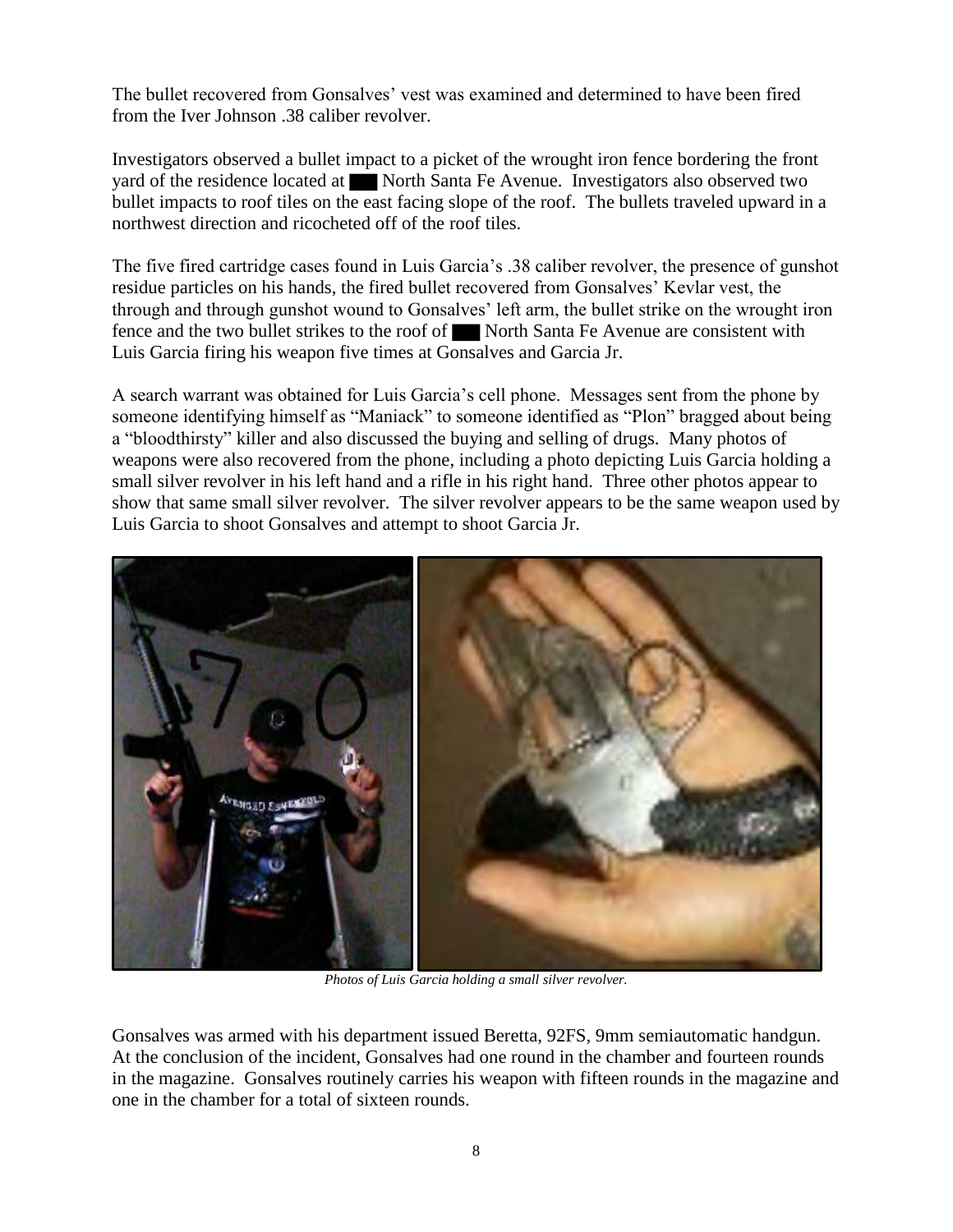Garcia Jr. was armed with his department issued Smith & Wesson, M&P, 9mm semiautomatic handgun. After the incident, Garcia Jr.'s firearm was loaded with one round in the chamber and five rounds in the magazine. Garcia Jr. routinely carries his weapon with seventeen rounds in the magazine and one in the chamber.

Investigators recovered twelve 9mm expended shell casings and one unfired FC 9mm Luger bullet from the scene. The live 9mm round was found to the rear of the patrol vehicle. Accordingly, it appears that Garcia Jr. fired twelve rounds at Luis Garcia, and Gonsalves' weapon jammed before he was able to fire a shot.



*One live 9mm round recovered at the scene.*

On May 29, 2017, Los Angeles County Deputy Medical Examiner David Whiteman, M.D. performed an autopsy on Luis Garcia's remains. Dr. Whiteman noted five gunshot wounds, including gunshot wounds to the right and left thighs, left lower leg, right wrist and a fatal gunshot wound to the head. Dr. Whiteman ascribed the cause of death as "multiple gunshot wounds." Toxicology tests were performed on Luis Garcia's blood and urine. The results of the tests revealed the presence of methamphetamine .30 ug/ml in the femoral blood, amphetamine .12 ug/ml and methamphetamine 1.9 ug/ml in the heart blood, and morphine .95 ug/ml in the urine. $^{11}$ 

# **LEGAL ANALYSIS**

According to the law in California, a person acted in lawful self-defense or defense of another if (1) he reasonably believed that he or someone else was in imminent danger of being killed or suffering great bodily injury; (2) he reasonably believed that the immediate use of deadly force was necessary to defend against that danger; and (3) he used no more force than was reasonably necessary to defend against that danger. CALCRIM No. 505.

<sup>11</sup> A clear plastic baggie containing .1162 grams "of solid substance containing methamphetamine" was recovered west of the right rear passenger side door of the Cadillac. A second clear plastic baggie containing .1936 grams "of solid substance containing methamphetamine" was recovered from Luis Garcia's property taken at the hospital. A plastic bag containing 7.0798 grams of "solid substance containing heroin" was recovered from the front passenger seat of the Cadillac.